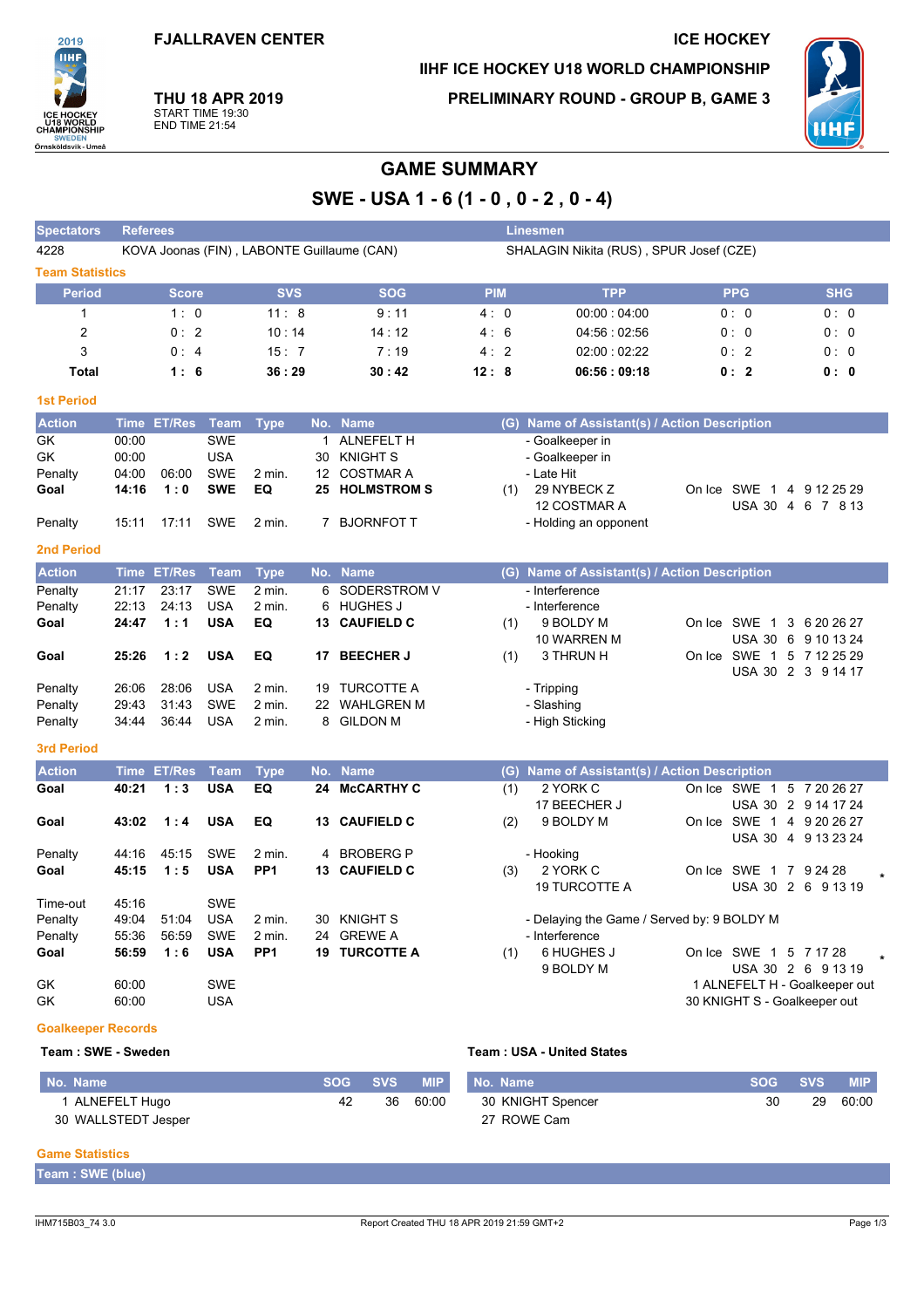

### **THU 18 APR 2019** START TIME 19:30<br>END TIME 21:54

### **ICE HOCKEY**

### IIHF ICE HOCKEY U18 WORLD CHAMPIONSHIP **PRELIMINARY ROUND - GROUP B. GAME 3**



|                      | Head Coach: HAVELID Magnus |              |             |             |                |                |          |          |       |              | Shots on Goal  |          |                        |                         |
|----------------------|----------------------------|--------------|-------------|-------------|----------------|----------------|----------|----------|-------|--------------|----------------|----------|------------------------|-------------------------|
| No. Pos.             | <b>Name</b>                | G.           | A           | P           | <b>PIM</b>     | $FO+$          | FO-      | $FO+/-$  | FO%   |              | $\overline{2}$ | 3        | <b>OT</b><br><b>TS</b> | $+/-$                   |
| 5 D                  | <b>BRANNSTAM Alex</b>      | 0            | $\Omega$    | $\Omega$    | 0              | 0              | 0        | 0        | 0.00  | 0            | 0              | 0        |                        | $-2$<br>0               |
| 7<br>D               | BJORNFOT Tobias +C         | 0            | 0           | $\Omega$    | $\overline{2}$ | 0              | 0        | 0        | 0.00  | 1            | 2              |          |                        | $-2$<br>4               |
| 20 F                 | <b>HENRIKSSON Karl</b>     | 0            | 0           | 0           | $\Omega$       | 9              | 11       | $-2$     | 45.00 |              |                | 0        |                        | $-3$<br>$\overline{c}$  |
| 26 F                 | <b>RAYMOND Lucas</b>       | 0            | 0           | 0           | 0              | 0              | 0        | 0        | 0.00  | 1            |                |          |                        | $-3$<br>3               |
| 27 F                 | HOLTZ Alexander +A         | $\Omega$     | $\Omega$    | $\Omega$    | $\Omega$       | 0              |          | $-1$     | 0.00  | $\mathbf{1}$ | 3              |          |                        | 5<br>$-3$               |
| 3 D                  | <b>JOHANSSON Albert</b>    | 0            | 0           | 0           | 0              | 0              | 0        | 0        | 0.00  | 0            |                |          |                        | 2<br>$-1$               |
| D<br>6               | SODERSTROM Victor +A       | $\Omega$     | $\Omega$    | $\Omega$    | 2              | 0              | 0        | 0        | 0.00  | 1            | 0              |          |                        | $\overline{2}$<br>$-1$  |
| 12 F                 | <b>COSTMAR Arvid</b>       | 0            |             |             | $\overline{2}$ | 6              | 12       | $-6$     | 33.33 | 0            | $\Omega$       | $\Omega$ |                        | 0<br>$\mathbf 0$        |
| $\mathsf{F}$<br>25   | <b>HOLMSTROM Simon</b>     |              | 0           |             | 0              | 0              | 0        | 0        | 0.00  | 1            | $\mathbf 0$    | $\Omega$ |                        | 0                       |
| 29 F                 | NYBECK Zion                | $\Omega$     |             |             | 0              | 0              | $\Omega$ | $\Omega$ | 0.00  | 0            | $\Omega$       | $\Omega$ |                        | $\mathbf 0$<br>$\Omega$ |
| 4 D                  | <b>BROBERG Philip</b>      | 0            | 0           | $\Omega$    | 2              | 0              | 0        | 0        | 0.00  | 0            | 2              |          |                        | 0<br>3                  |
| D<br>9               | <b>HEDSTROM Ludvig</b>     | 0            | $\Omega$    | $\Omega$    | 0              | 0              | 0        | $\Omega$ | 0.00  | 0            | $\mathbf 0$    | 0        |                        | 0<br>0                  |
| F<br>15              | <b>ANDERSSON Isac</b>      | $\Omega$     | $\Omega$    | 0           | 0              | $\Omega$       | $\Omega$ | $\Omega$ | 0.00  | 0            | $\Omega$       | $\Omega$ |                        | $\mathbf 0$<br>0        |
| F<br>18              | <b>BJERSELIUS Oscar</b>    | 0            | 0           | $\mathbf 0$ | 0              | 11             | 10       |          | 52.38 | 0            | 0              | 0        |                        | 0<br>0                  |
| 24 F                 | <b>GREWE Albin</b>         | $\mathbf{0}$ | $\mathbf 0$ | $\Omega$    | $\overline{2}$ | 0              | $\Omega$ | $\Omega$ | 0.00  | $\mathbf 1$  | 0              | $\Omega$ |                        | $\mathbf 0$             |
| 2 D                  | <b>LYCKASEN Albert</b>     | 0            | 0           | 0           | 0              | 0              | 0        | 0        | 0.00  | 0            | 0              | 0        |                        | 0<br>0                  |
| 11 F                 | <b>SODERBLOM Elmer</b>     | 0            | 0           | 0           | 0              | 0              | 0        | 0        | 0.00  | 1            | 2              | $\Omega$ |                        | $\mathbf 0$<br>3        |
| F<br>17 <sup>2</sup> | <b>LAWNER Oscar</b>        | $\Omega$     | 0           | $\Omega$    | $\Omega$       | 0              | 0        | 0        | 0.00  | 0            |                | 0        |                        | $\mathbf 0$             |
| $\mathsf{F}$<br>22   | <b>WAHLGREN Max</b>        | $\Omega$     | $\Omega$    | 0           | 2              | 0              | 0        | 0        | 0.00  | 1            |                | 0        |                        | $\mathbf 0$<br>2        |
| 28 F                 | <b>SUNDSVIK Albin</b>      | $\Omega$     | $\Omega$    | $\Omega$    | $\Omega$       | $\overline{7}$ | 4        | 3        | 63.64 | 0            | $\Omega$       |          |                        | $\mathbf 0$             |
| GK<br>1              | ALNEFELT Hugo (BP)         | 0            | 0           | 0           | 0              |                |          |          |       | 0            | 0              | 0        |                        | 0                       |
| 30 GK                | <b>WALLSTEDT Jesper</b>    | 0            | 0           | 0           | 0              |                |          |          |       |              | 0              | 0        |                        | 0                       |
| Total                |                            |              | 2           | 3           | 12             | 33             | 38       | -5       | 46.48 | 9            | 14             | 7        |                        | 30                      |

#### Team : USA (white) Head Coach: WROBLEWSKI John **Shots on Goal** FO+/-No. Pos. **Name** G Þ **PIM** FO+ FO- $FO<sup>o</sup>$  $\overline{\mathbf{A}}$  $\overline{3}$  $\Omega$ **TS**  $+1 2D$ **YORK Cam**  $\overline{0}$  $\overline{2}$  $\overline{2}$  $\overline{0}$  $\overline{0}$  $\overline{0}$  $\overline{0}$  $0.00$  $\overline{+2}$  $\overline{2}$  $\mathbf{1}$  $\overline{\mathbf{3}}$  $\overline{6}$  $9F$ BOLDY Matthew +A  $\Omega$  $\overline{3}$  $\Omega$  $\Omega$  $\overline{0}$  $\Omega$  $0.00$  $\Omega$  $\overline{2}$  $+4$  $\overline{3}$  $\overline{1}$  $\mathbf{1}$ 14 F CAULFIELD Judd 0  $\pmb{0}$  $\pmb{0}$  $\pmb{0}$  $\pmb{0}$  $\mathbf 0$  $\mathsf 0$  $0.00$  $\mathbf 0$  $\pmb{0}$  $\mathbf 0$  $\pmb{0}$  $+2$  $17 F$ **BEECHER John** 65.00  $+2$  $\overline{2}$  $\mathbf 0$ 13  $\overline{7}$  $6\phantom{a}$  $\overline{0}$  $\overline{4}$ 3  $\overline{1}$ -1  $\mathbf 1$  $24$  D McCARTHY Case  $\overline{0}$  $\overline{1}$  $+3$  $\mathbf{1}$  $\Omega$  $\mathbf{1}$  $\Omega$  $\mathbf{0}$  $\Omega$  $0.00$  $\Omega$  $\Omega$  $\mathbf{1}$  $4\overline{D}$ **HELLESON Drew**  $\overline{0}$  $\overline{0}$  $\overline{0}$  $\overline{0}$  $\overline{0}$  $\overline{0}$  $\overline{0}$  $0.00$  $\overline{0}$  $\overline{0}$  $\overline{0}$  $\overline{1}$  $\overline{1}$ HUGHES Jack +C 6 F  $\Omega$  $\overline{1}$  $\overline{1}$  $\overline{c}$  $\overline{4}$ 8  $-4$ 33.33  $\overline{2}$  $\overline{1}$  $\overline{1}$  $\overline{4}$  $\pmb{0}$ 7 D **VLASIC Alex**  $\overline{0}$  $\mathbf 0$  $\overline{0}$  $\mathbf 0$  $\mathbf 0$  $\mathbf 0$  $\pmb{0}$  $0.00$  $\overline{0}$  $\mathbf 0$  $\overline{0}$  $\mathbf 0$  $-1$ 8 F **GILDON Michael**  $\overline{0}$  $\overline{0}$  $\overline{0}$  $\overline{2}$  $\Omega$  $\overline{3}$ 100.00  $\Omega$  $\overline{0}$  $\overline{0}$  $-1$  $\mathbf{3}$  $\Omega$ 13 F CAUFIELD Cole +A (BP) 3  $\pmb{0}$ 3  $\pmb{0}$  $\overline{2}$  $\mathbf{1}$  $\mathbf{1}$ 66.67  $\mathbf{1}$ 3  $6\phantom{1}6$ 10  $+1$ THRUN Henry<br>WARREN Marshall  $\overline{0}$  $\overline{0}$  $\overline{0}$  $0.00$  $\overline{2}$ 3 D  $\Omega$  $\overline{1}$  $\overline{1}$  $\Omega$  $\Omega$  $+1$  $\overline{1}$  $\mathbf{1}$  $10<sub>D</sub>$  $\Omega$  $\overline{1}$  $\overline{1}$  $\pmb{0}$  $\Omega$  $\mathbf 0$  $\pmb{0}$  $0.00$  $\Omega$  $\overline{1}$  $\Omega$  $\mathbf{1}$  $+1$ 18 F **MOYNIHAN Patrick**  $\mathbf 0$  $\mathbf 0$  $\mathbf 0$  $\mathbf 0$  $\mathbf 0$ 3  $-3$  $0.00$  $\mathbf 0$  $\mathbf 0$  $\overline{2}$  $\overline{2}$  $\mathbf 0$  $19 F$ **TURCOTTF Alex**  $\mathcal{D}$  $10$ q 52.63  $\mathbf{B}$  $\Omega$  $\mathcal{D}$  $\overline{1}$  $\overline{1}$  $\overline{1}$  $\mathbf 1$  $\overline{1}$  $\mathbf{1}$ 20 F **BENIERS Matthew**  $\mathbf 0$  $\mathbf 0$  $\mathbf 0$  $\mathbf 0$  $\mathbf 0$  $\mathbf{1}$  $-1$  $0.00$  $\mathbf 0$  $\mathbf 0$  $\mathbf{1}$  $\mathbf{1}$  $\mathbf 0$  $21 F$ FARRELL Sean  $\Omega$  $\Omega$  $\overline{0}$  $\Omega$  $\Omega$  $\Omega$  $\Omega$  $\Omega$  $0.00$  $\Omega$  $\Omega$  $\overline{0}$  $\overline{0}$ 22 F **LINDMARK Owen**  $\mathbf 0$  $\mathbf 0$  $\mathbf 0$  $\mathbf 0$  $6\phantom{a}$  $\overline{4}$  $\overline{2}$ 60.00  $\mathbf{1}$  $\mathbf 0$  $\mathbf 0$  $\mathbf{1}$  $\mathbf 0$  $\overline{23}$  D FENSORE Domenick  $\overline{0}$  $\overline{0}$  $\overline{0}$  $\overline{0}$  $0.00$  $\overline{2}$  $\overline{4}$  $\mathbf 0$  $\mathbf 0$  $\mathbf 0$  $+1$  $\overline{1}$  $\mathbf{1}$ 27 GK **ROWE Cam**  $\mathbf 0$  $\mathbf 0$  $\Omega$  $\Omega$  $\Omega$  $\Omega$  $\Omega$  $\overline{0}$ 30 GK **KNIGHT Spencer**  $\pmb{0}$  $\overline{c}$  $\mathbf 0$  $\pmb{0}$  $\pmb{0}$  $\pmb{0}$  $\pmb{0}$  $\pmb{0}$ 6  $10$ 16 8 38 33  $\overline{\mathbf{5}}$ 53.52  $11$  $12$ 19 42